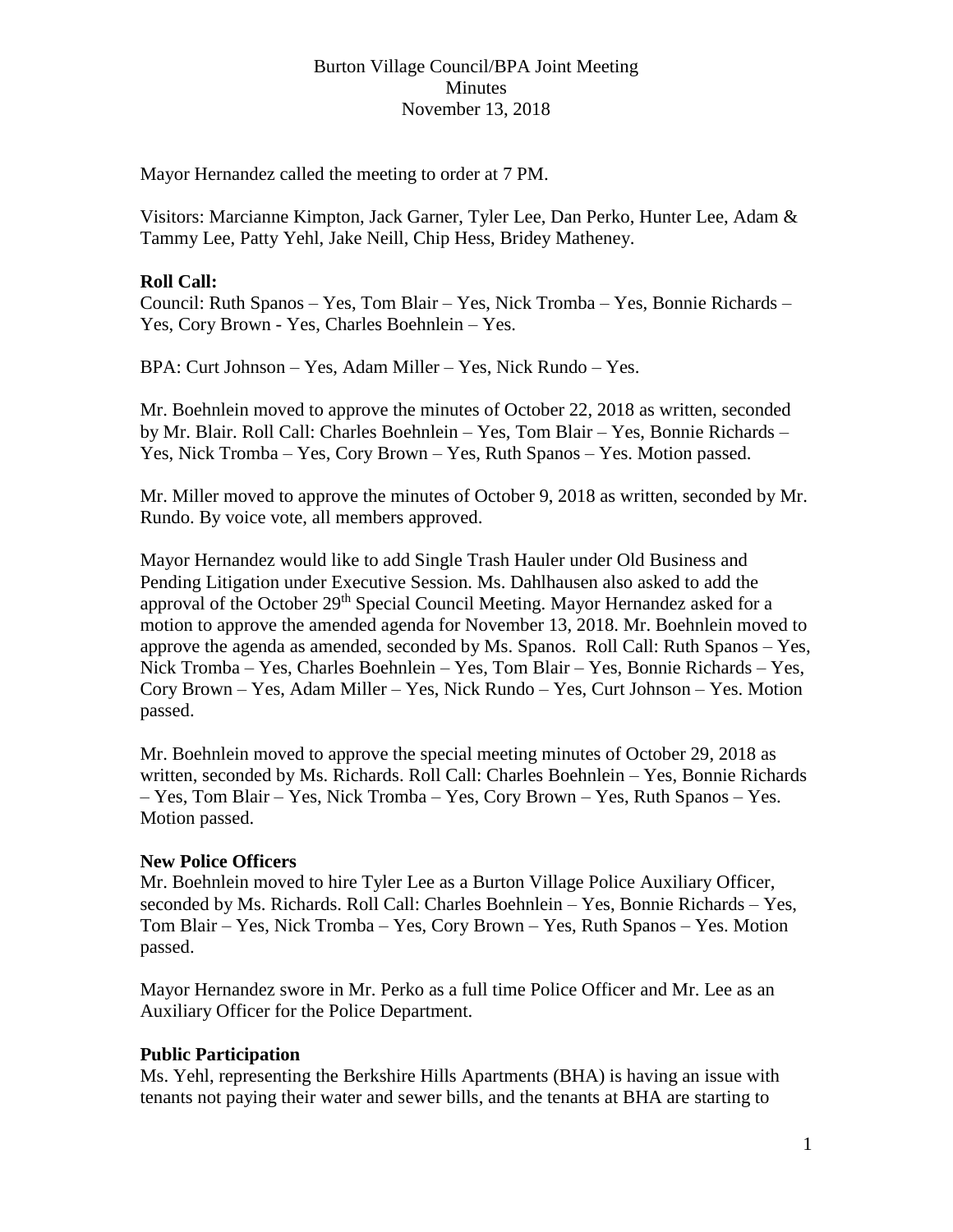realize if they make one payment every 6 months they will avoid disconnection of service. One tenant has a \$1,000 bill at this time and the BHA is concerned they are going to get stuck with the bill. They were told by the courts that they can't evict a tenant for not paying their utility bill. All new renters are placed on the monthly billing in hopes that will help them keep up with their payments.

Mr. Johnson reviewed the BPA Rules and Regulations and made a few suggested changes to delinquent account balances which will be presented at the next meeting.

## **Mayors Report**

The Mayor attended a planning and zoning workshop and learned a lot about concerns with the new cell towers being installed in right of ways. He mentioned that we can regulate these towers somewhat but can't prohibit them. Mayor suggested creating an application process for the cell towers.

The Mayor has been attending the Burton Township meetings.

# **Fiscal Officers Report**

Ms. Dahlhausen provided a list of expenses and revenues. She is currently working on the 2019 Interim Budget and will meet with the Budget Commission next week.

Mr. Boehnlein moved to pay approved Council invoices, seconded by Mr. Tromba. Roll Call: Charles Boehnlein – Yes, Nick Tromba – Yes, Tom Blair – Yes, Bonnie Richards – Yes, Cory Brown – Yes, Ruth Spanos – Yes. Motion passed.

Mr. Rundo moved to pay approved BPA invoices, seconded by Mr. Miller. By voice vote, all members approved.

# **Cashiers Report**

Ms. Hernandez stated all scheduled shut off accounts for October are paid. There is a customer that is scheduled to be shut off due to not making a payment for the last 6 months.

Ms. Hernandez stated that a letter was sent to a residence on Hickox Street concerning a multi-family home with one meter. A surcharge has been added to the account.

Ms. Hernandez added the village received payment for our first bulk water sale.

Ms. Hernandez stated she is noticing customers are having issues keeping up with quarterly bills. She feels if customers are billed monthly, as opposed to quarterly, it might help to keep up on paying their bills.

Mr. Johnson suggested adding a section to the Rules and Regulations, as we had in the past, that if an account reaches a certain delinquent amount they will be shut off. The previous threshold was \$300, but the Board discussed increasing that amount to \$500. The Board also suggested projecting how payment plans are scheduled so the account is paid off by the next quarterly bill.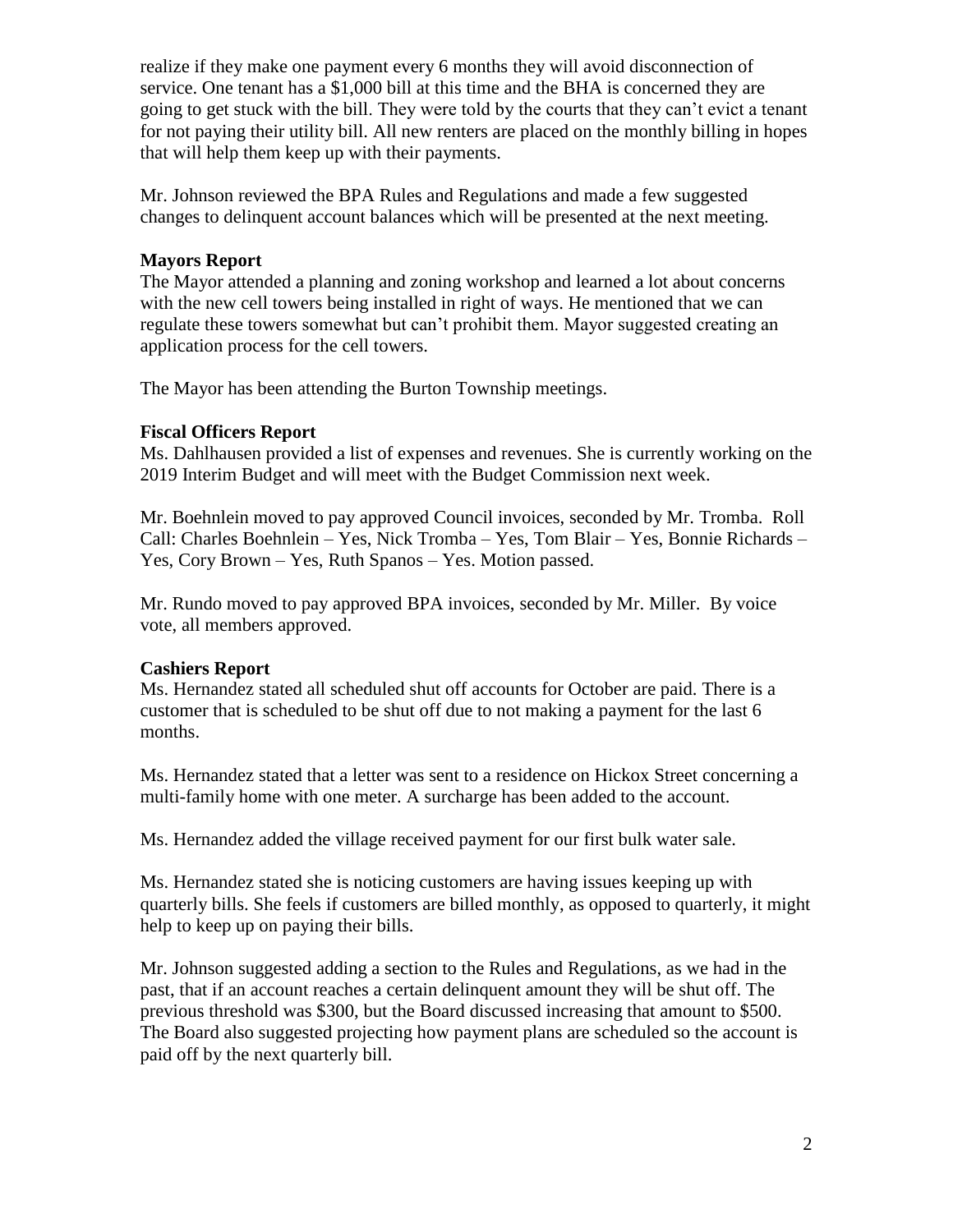Ms. Hernandez expressed her concern with customers defaulting on payment plans and not paying the dates scheduled. The Board would like to make it clear to the customer that a payment plan is a convenience to the customer and if they don't hold to making the payments on the dates scheduled, the water service will be disconnected and they will have to pay the balance of the account in order to restore service.

## **Engineers Report**

Mr. Hess submitted the application for the Goodwin Ave Project.

Mr. Hess also submitted all needed documents to EPA for the Chemical Feed issue that needed corrected.

## **Operators Report**

Mr. Neill stated that everything is running smoothly with the new sewer plant construction. ARCADIS is taking periodic photos of the progress.

The Utilities Department has been completing lead and copper sampling.

Cold Harbor Building Company has requested to construct the flow equalization basin and final settling tanks of concrete as opposed to cast iron. This will be discussed more in the future when final numbers are presented to the Board. Mr. Johnson expressed concern of pouring concrete in cold temperatures.

## **Ordinances and Resolutions**

Mayor Hernandez placed Resolution 2018-22, supporting the establishment of the Cuyahoga River Water Trail as a designated Water Trail by the Ohio Department of Natural Resources, on first reading. Mr. Blair moved to waive further readings, seconded by Mr. Boehnlein.

Roll Call: Tom Blair – Yes, Charles Boehnlein – Yes, Bonnie Richards – Yes, Nick Tromba – Yes, Cory Brown – Yes, Ruth Spanos – Yes. Motion passed.

Mr. Blair moved to adopt, seconded by Mr. Boehnlein. Roll Call: Tom Blair – Yes, Charles Boehnlein – Yes, Bonnie Richards – Yes, Nick Tromba – Yes, Cory Brown – Yes, Ruth Spanos – Yes. Motion passed.

# **Old Business**

Mayor Hernandez has received some feedback on the Strategic Plan. A copy was also given to the Burton Township Trustees.

Mayor Hernandez is still compiling the information on the single hauler trash and will present the information to Council at the November 26<sup>th</sup> meeting.

### **New Business**

Mayor Hernandez said the Village hasn't received the 2019 Fire Department contract yet. He will be attending the meeting on November  $29<sup>th</sup>$  to discuss the possibility of a fire district.